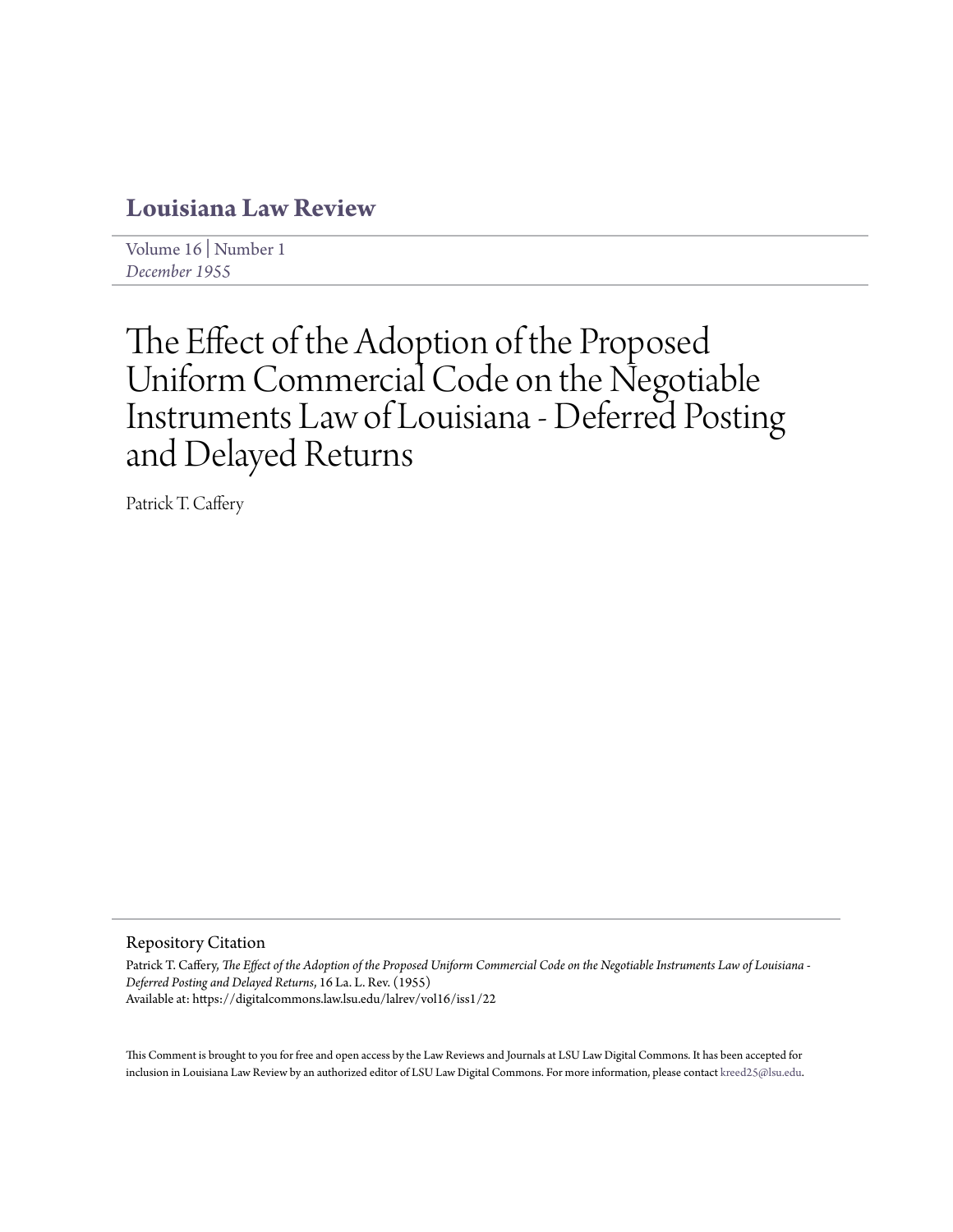# **The Effect of the Adoption of the Proposed Uniform Commercial Code on the Negotiable Instruments Law of Louisiana-Deferred Posting and Delayed Returns**

In accord with a trend throughout the country' the Louisiana legislature in 1950 enacted a "deferred posting" statute<sup>2</sup> similar to that recommended by the American Bankers Association.<sup>8</sup> In this Comment inquiry will be made into the reasons for the enactment of this legislation, the results it has had on Louisiana law and banking practices, and the changes which would be effected in the law on this subject should the Uniform Commercial Code be adopted.

### *Past and Present Banking Operations*

Prior to the enactment of the present statute the process of collection and posting of items was usually completed by two or three o'clock in the afternoon on the day the items were received by the payer bank for the reason that any return had to be made on the same day that the check was received.<sup>4</sup> This practice often caused difficulty. Because the banks made an effort to process items as they were collected, time schedules were often tight; there were excessive machine requirements, repetitious handling of statements, and an unevenly distributed work load during the day.<sup>5</sup> With haste necessary, error was a likely occurrence.6

As a result of World War II and its attendant shortage of personnel, the present practice of deferred posting and delayed returns came into being.7 Under the new procedure, both the determination of whether to honor or dishonor an item and the

<sup>1.</sup> **PATON, DIGEST OF LEGAL OPINIONS - COLLECTION** § **27, p.** 14 (Supp. 1954) states that "forty-seven states, Alaska and the District of Columbia now have legislation permitting the practice of deferred posting in some form and under some circumstances." Kentucky appears to **be** the only state without a statute. For citations to the various statutes see *id.* at 1-14, § **27.**

<sup>2.</sup> La. Acts **1950,** No. 144, **p. 310,** now **LA.** R.S. **6:67, 6:68 (1950).**

<sup>3.</sup> **PATON, DIGEST OF** LEGAL **OPINIONS -** COLLECTION § **27,** at **p.** 3 (Supp. 1954).

<sup>4.</sup> Leary, *Deferred Posting and Delayed Returns* - The Current Check Collec*tion Problem,* 62 HARV. L. REv. 905, 916 (1949).

**<sup>5.</sup>** Lawson, *Deferred Posting and Delayed Returns,* 41 **BANKING** 56 (Jan. 1949).

**<sup>6.</sup>** Leary, *Deferred Posting and'Delayed Returns-The Current Check Collection Problem,* **62** HAuV. L. **REV. 905, 916** (1949).

*<sup>7.</sup> Id.* at **906.**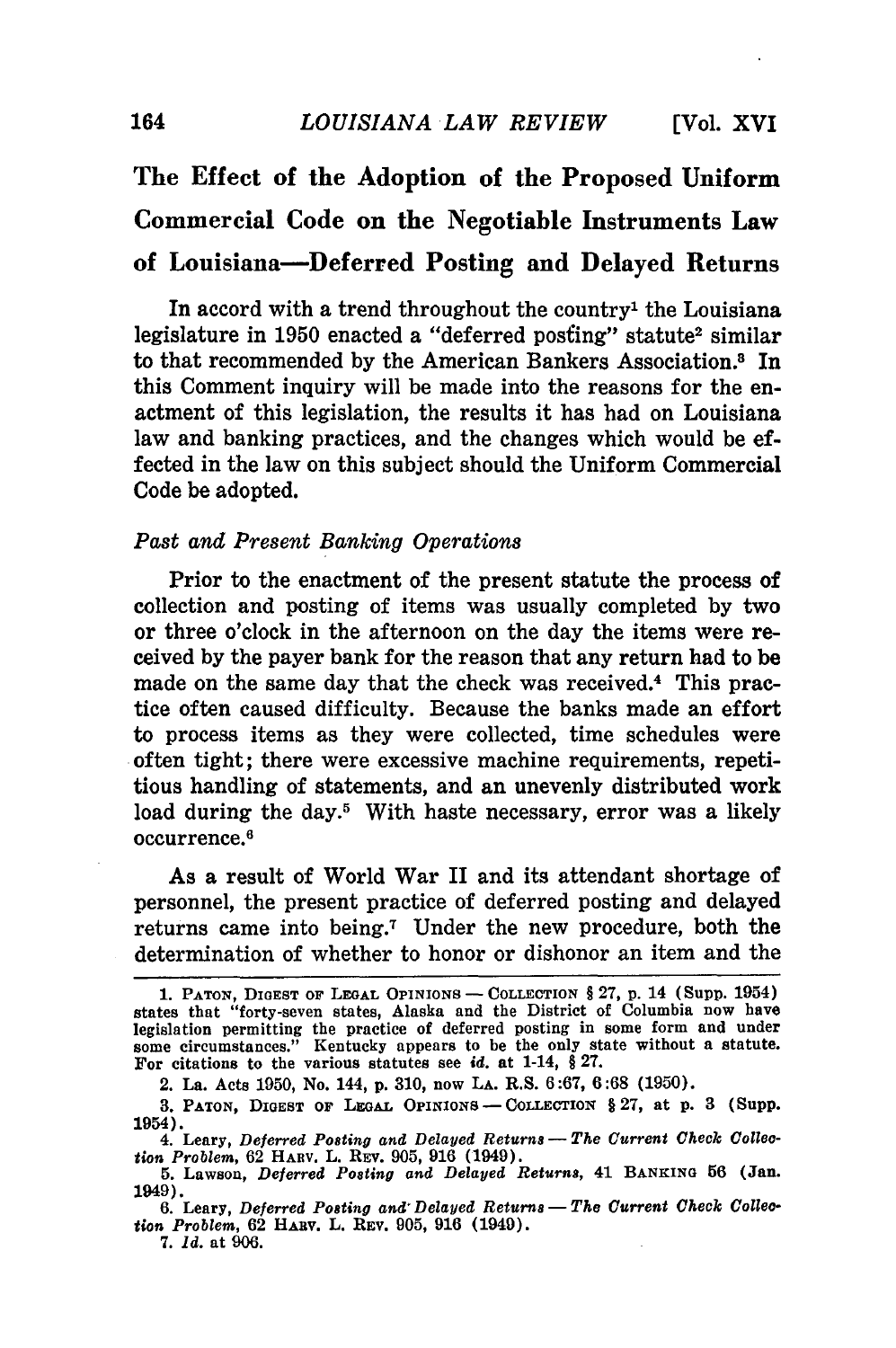process of posting can be delayed until the day *after* receipt of the item. This is because credit given before midnight of the day of deposit, other than for immediate payment over the counter, does not become final until midnight of the day *after* the check is received **by** the bank. While the bookkeepers are processing the items which had been handled **by** the proof department on the previous day, the proof department is proving the current day's items. Bookkeeping entries are posted as of the previous day." The advantages of this practice to banks are numerous, the most important being simplicity of operation, elimination of standby forces, and the necessity of handling a customer's card only once.9 The practice of deferred posting apparently has promoted banking efficiency10 and does not seem to have caused adverse comment from bank customers.<sup>11</sup>

### *Deferred Posting and the Collection Process*

The present deferred posting statute is applicable to "demand item[s] payable **by,** at or through" a bank. Payment made over the counter is considered final payment. In the case of payment other than that over the counter, a bank must have given credit for the item before midnight of the day of receipt in order to delay revocation of credit until the day after receipt. Credit is defined in the statute as "payment, remittance, advice of credit, or authorization to charge and, in cases where the item is received for deposit as well as for payment, also includes the passing of appropriate entries to the receiving bank's general ledger without regard to whether the item is posted to individual customers' ledgers." Apparently the item itself may be returned to constitute revocation, or "if the item is held for protest or at the time is lost or is not in the possession of the bank," written notice of dishonor, nonpayment or revocation may be given. The item "shall be deemed dishonored on the day

**10. Note, 59 YALE L.J. 961, 970 (1950).**

**11. Lawson,** *Deferred Posting and Delayed Returns,* **41 BANKING 56 (Jan. (1949).**

**<sup>&</sup>amp;** Lawson, *Deferred Posting and Delayed Returns,* **41 BANKING 56 (Jan. 1949).**

<sup>9.</sup> Leary, Deferred Posting and Delayed Returns - The Current Check Col*lection Problem,* **62 HABv. L. REv. 905, 917 (1949). In Lawson,** *Clearing the* **Way** *for Deferred Posting,* **32 Buaaouuns CLEARING HousE 24 (June 1948) a number of advantageous results of using the system are listed. Thus, at the beginning of the day the entire day's work is ready for the bookkeepers and sporadic posting is thereby eliminated. The ledgers reflect the true business condition of the day's business. Work pressure is relieved and staff morale shows improvement. The work is more orderly, and the consequent greater operating efficiency saves time and money.**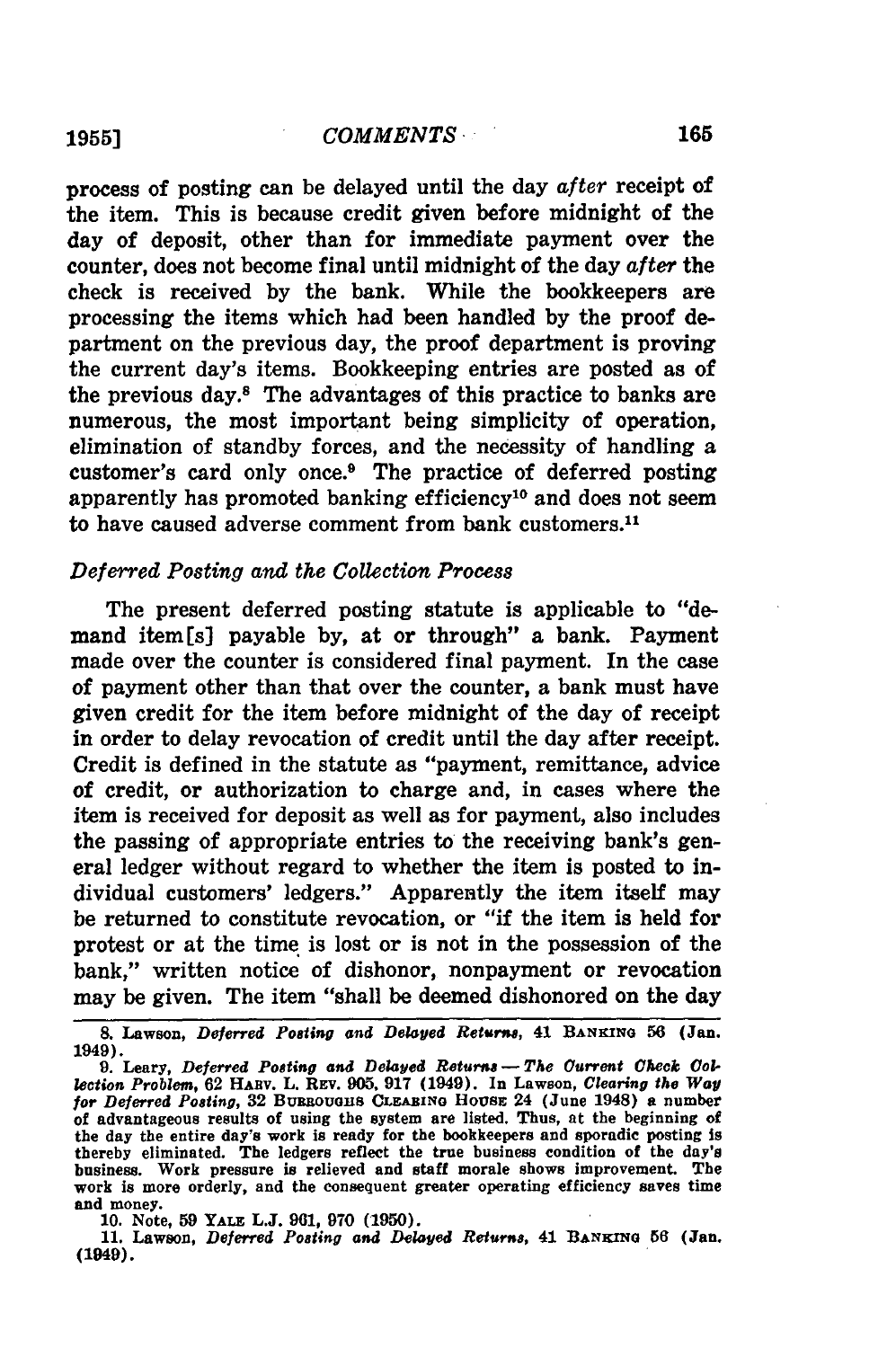the item or notice is dispatched." The statute further provides that if a bank receives an item on a day other than its regular business day, or after business hours, or during periods of limited business operations, it may consider the day of receipt as being its next regular business day. The statute concludes with the statement that "each branch or office of a bank shall be deemed a separate bank."<sup>12</sup>

When the statute was adopted in Louisiana, it was predicted that "an undesirable degree of uncertainty may be introduced into some commercial transactions."<sup>18</sup> Although there has apparently been no litigation in this state reaching the appellate court level which deals with situations arising from the application of the deferred posting statute, some uncertainty does exist. It will be pertinent to consider the ways in which the statute has caused uncertainty in the collection process and the problems to which deferred posting could give rise.

Deferred posting plays an integral part in the collection process and in the problem of payment. The collection process<sup>14</sup> and the payment problem<sup>15</sup> both turn heavily on the question of who shall bear risk of loss. When the drawer's account is finally charged and the check is cancelled by the drawee bank, the drawer and endorsers are released from liability and the check is considered paid.<sup>16</sup> This payment or credit is normally considered final because the bank may, with diligence, discover facts which might stop payment of the check.<sup>17</sup> When, however,

payable at a bank as an order on that bank to pay, and section **88** construes the term "payment in due course." **17.** Oddie v. National City Bank, 45 **N.Y. 735 (1871),** is the leading authority

<sup>12.</sup> **LA.** R.S. **6:67-68 (1950).**

**<sup>13.</sup>** *Louisiana Legislation of* **1950, 11 LOUISIANA LAW REVIEw 27 (1051).**

<sup>14.</sup> Steffen, *The Check Collection Muddle,* **10 TUL.** L. REV. **537,** 554 **(1936)** refers to the collection process as a "delightful muddle."

**<sup>15.</sup> STEFFEN, CASES ON COMMERCIAL AND INVESTMENT PAPER 517** (1954) noted that the payment problem is "plainly a complicated one."

**<sup>16.</sup>** City of Douglas v. Federal Reserve Bank of Dallas, **271 U.S.** 489 **(1926)** Federal Reserve Bank v. Malloy, 264 **U.S. 160** (1924) **;** Joffrion-Woods, Inc. v. Brock, **180** La. **771, 157 So. 589** (1934) (where drawer of a check had on deposit sufficient funds to meet check when presented **by** collecting bank, check was "paid" when drawee debited drawer's account with the amount of the check, stamped **the check "paid"** and forwarded its draft to the collecting bank for the amount of the check); **cf.** Ray v. Canal Bank **&** Trust Co., **186** La. 547, **173** So. **101 (1937) (where** merely stamping the check with rubber stamp did not constitute payment) Langridge v. Dauenhauer, 120 La. 450, 45 So. **387 (1908)** (where the court noted that it is the payment of the check and not its **receipt which operates to discharge** the obligation of the drawer) **;** Hunt v. Security State Bank, **91** Ore. **362, 179** Pac. 248 **(1919) ; but cf.** Nineteenth Ward Bank v. First Nat. Bank, 184 Mass. 49, **67 N.E. 670 (1903).** See **LA.** R.S. **7:87, 7:88 (1950).** Section **87** of the **NIL** defines an instrument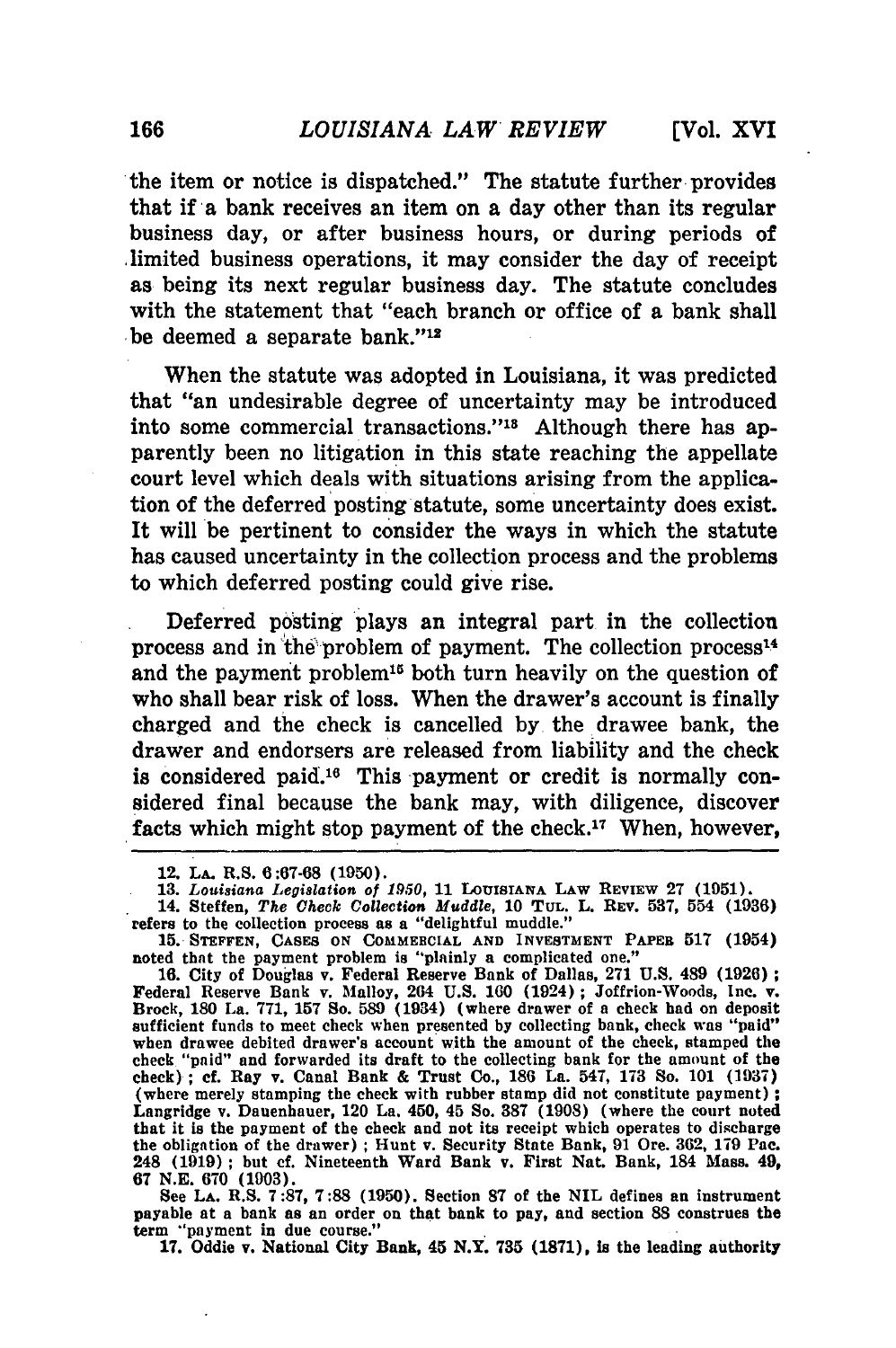the holder deposits the check in a bank other than the drawee bank, the credit is usually not final and he may not draw against it<sup>18</sup> until the check has been processed, usually through a clearing house, and the drawee bank has credited the collecting bank with the amount of the check.<sup>19</sup> Until this time the holder technically may not use the fund and is subject to several risks: payment may be stopped,<sup>20</sup> failure of the bank may preclude collection,<sup>21</sup> the funds may be garnisheed,<sup>22</sup> or the drawer may die before payment.28 Legislation permitting deferred posting and delayed returns, **by** allowing the bank an additional twentyfour hour period in which to revoke the credit, allows more time for the contingencies above noted to occur. Mere dispatch of a dishonor notice during this period, under certain circumstances, will meet the requirements of the statute; therefore, an item may be honored **by** payment or remittance through clearing house channels, and then a revocation, though given within the prescribed period, may. not arrive at the drawee bank until sev-

for this proposition. There the court remarked, *id.* at 742, that "the bank always has the means of knowing the state of the account of the drawer, and if it elects to pay the paper, it voluntarily takes upon itself the risk of securing it out of the drawer's account or otherwise." See cases in Annot., **87** A.L.R. 442 **(1933).**

**NIL** § **189, LA.** R.S. **7:189 (1950),** provides that "a check of itself does not operate as an assignment of any part of the funds to the credit of the drawer with the bank, and the bank is not liable to the holder unless or until it certifies the check." One Louisiana case, no longer followed, held that it was conditional and not final payment. Lake Charles Feed Co. v. Sabatier, 14 La. **App. 233, 125 So. 318 (1929),** *affd,* 14 La. **App. 233, 129 So. 261 (1930).** Steffen, *The Check Collection Muddle,* **10 TUL.** L. REv. **537,** 542, n. 25 **(1936),** notes that whether considered paid or not, secondary parties may still be discharged **by** the delay.

**18.** Moore, Sussman **&** Corstvet, *Drawing Against Uncollected Checks:* **I,** 45 **YALE L.J. 1, 16-21 (1936).**

**19.** See Note, **59 YALE L.J. 961, 962 (1950),** and authorities cited. An excellent discussion of clearinghouse procedure may be found in Leary, *Deferred Posting* and Delayed Returns - The Current Check Collection Problem, 62 HARV. L. REV. **905, 910-15** (1949).

20. Louisiana Ice Co. v. State National Bank, **1** McGloin **181** (La. **App. 1881).** Although the thrust of the decision, that the bank is normally agent rather than debtor of the depositor, is no longer sound law after the case of *In re* Liquidation of Canal Bank **&** Trust Co., **181** La. **856, 160** So. **609 (1935),** its holding that the drawer has power to stop payment of the check apparently remains good law, and in accord with the majority view stated in Florence Mining Co. v. Brown, 124 **U.S.. 385 (1888)** and Miller v. Chatham **&** Phoenix Nat. Bank, **126** Misc. **559,** 214 N.Y. Supp. **76** (Sup. Ct. **1926).** Since under **NIL §189, LA.** R.S. **7:189 (1950),** the check does not constitute assignment, further reason exists why stop payment orders should be permitted.

21. Upon failure of a bank the Federal Deposit Insurance Corporation protects only those holders which the drawee bank is obligated to pay, the obligation arising from either acceptance **by** the bank or **by** a final crediting of the check to the correspondent bank. 12 C.F.R. § **330.1, 330.2** (1949).

22. Cases are collected in Annots., **50** A.L.R. 403 **(1927),** 84 A.L.R. 412 **(1933).**

**23.** Bridewell v. Clay, **185 S.W.2d 170** (Tex. Civ. **App.** 1944) (where bank's authority to pay was considered revoked **by** the death of the drawer).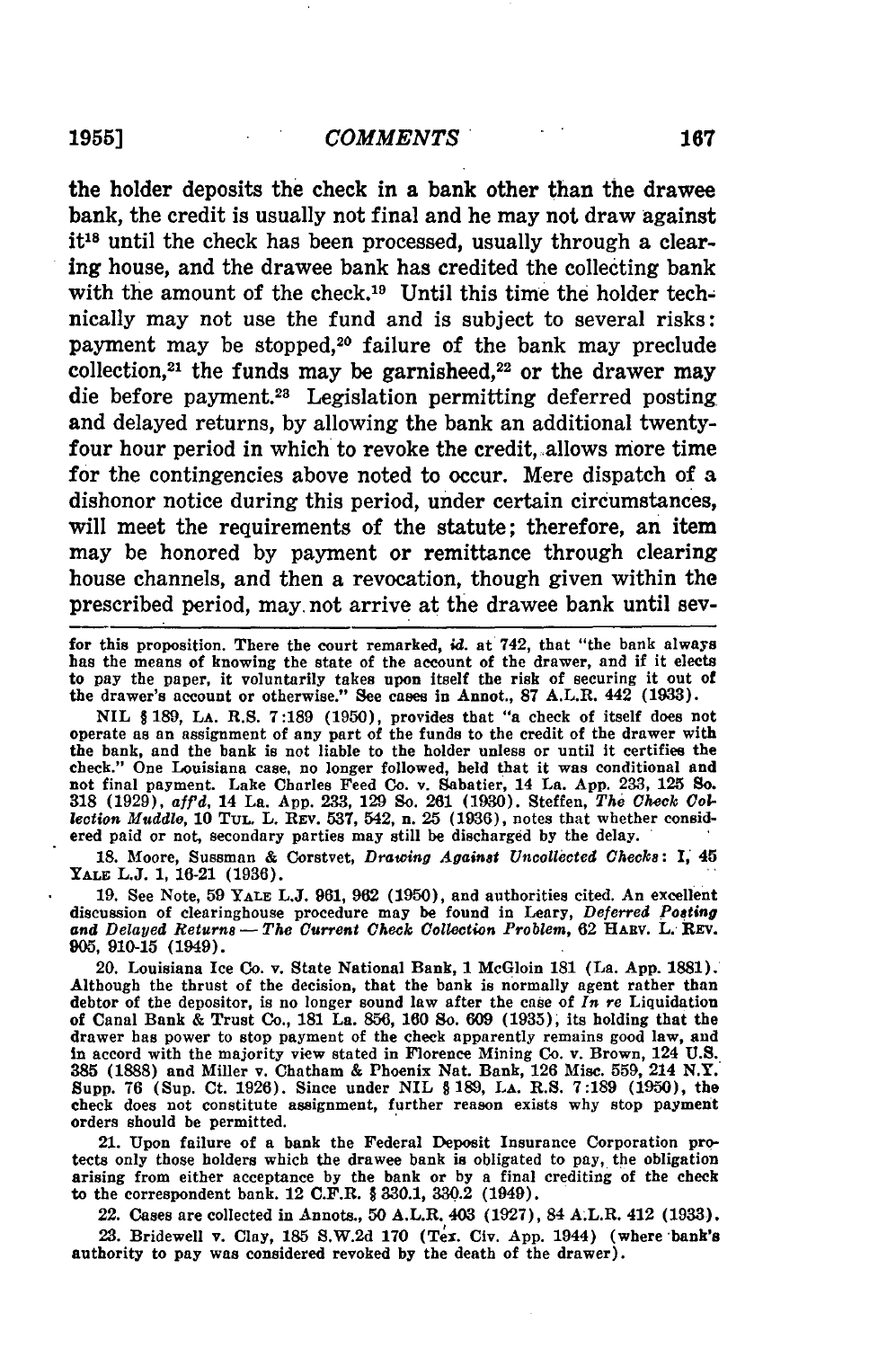eral days later.24 The problem of risk of loss during this period seems of paramount importance.<sup>25</sup> The risk problem is twofold: on the one hand encompassing those risks to which the bank is liable for engaging in the practice of deferred posting, and on the other including those risks which shift the loss from drawer to payee.<sup>26</sup>

*Risks of the banks.* Banks encounter several risks in the collection process. One of these is the possible liability of the payer bank that retains a bad item longer than the prescribed time. Ordinarily a bank becomes liable for the payment of an item by what may be termed a formal acceptance.<sup>27</sup> But, by retaining an item for a period exceeding that legally allowed and refusing to return it either accepted or dishonored, the bank may be held to have accepted by retention and hence become liable for the payment of the item.<sup>28</sup> It is, therefore, necessary to determine when the period of legal delay can be said to expire and acceptance by retention shifts the risk of loss to the payer bank. The NIL provides that the period shall be twenty-four hours after delivery of the item to the drawee, or within such period as the holder may allow.<sup>29</sup> Under Louisiana deferred posting rules, the bank has twenty-four hours from midnight of the day

25. *But see* Steffen, *The Check Collection Muddle,* 10 **TUL.** L. **REV.** 537, 554 (1936). *Id.* at 555-56, the notion is offered that some form of insurance, similar to Federal Deposit Insurance, should be provided to cover bank collection losses.

26. Leary, Deferred Posting and Delayed Returns - The Current Check Col*lection Problem,* 62 HARv. L. REV. **905,** 917 (1949). The risks caused by deferred posting to be disussed in this Comment are as suggested by Leary.

27. **LA.** R.S. **7:132** (1950).

28. **LA.** R.S. 7:137 (1950) provides that "where a drawee to whom a bill is delivered for acceptance destroys the same, or refuses within twenty-four hours after such delivery, or within such other period as the holder may allow, to return the bill accepted or non-accepted to the holder, he will be deemed to have accepted the same." See Schutte v. Citizens Bank, 3 La. App. 547 (1926) (dictum), which follows the acceptance **by** retention rule of the leading case of Wisner v. First National Bank, 220 Pa. 21, 68 Atl. 955 (1908).

Before deferred posting drawee banks were required to give final credit to correspondent banks on the day of receipt. See Note, 59 **YALE L.J.** 961, 964 (1950) and authorities cited. Payment was deemed final when the deadline, traditionally at three o'clock in the afternoon, had passed. Hallenback, Receiver v. Leinert, Receiver, 295 U.S. 116 (1935). **If** subsequently forgery or an overdraft was discovered, the loss remained with the drawee bank and no charge back could be made. Bank of the United States v. Bank of Georgia, 23 U.S. (10 Wheat.) 333 (1825). This problem involves the ramifications of the rule advanced in Price v. Neal, **3** Burr. 1354, 97 Eng. Rep. 871 (K.B. 1762), discussed in Comment, *The Effect of the Adoption of the Proposed Uniform Commercial Code on the Negotiable Instrument8 Law of Louisiana* - *The Doctrine of Price v. Neal,* **16 LOuISIANA LAW** Ravi w 128 **(1955) ;** Comment, 43 **ILL.** L. REV. **823** (1949).

**29. LA.** R.S. **7:136-137 (1950).**

<sup>24.</sup> Fear of the uncertainty this could cause was expressed in *Louisiana Legislation of 1950,* 11 LOUISIANA LAW REVIEW 27 (1951).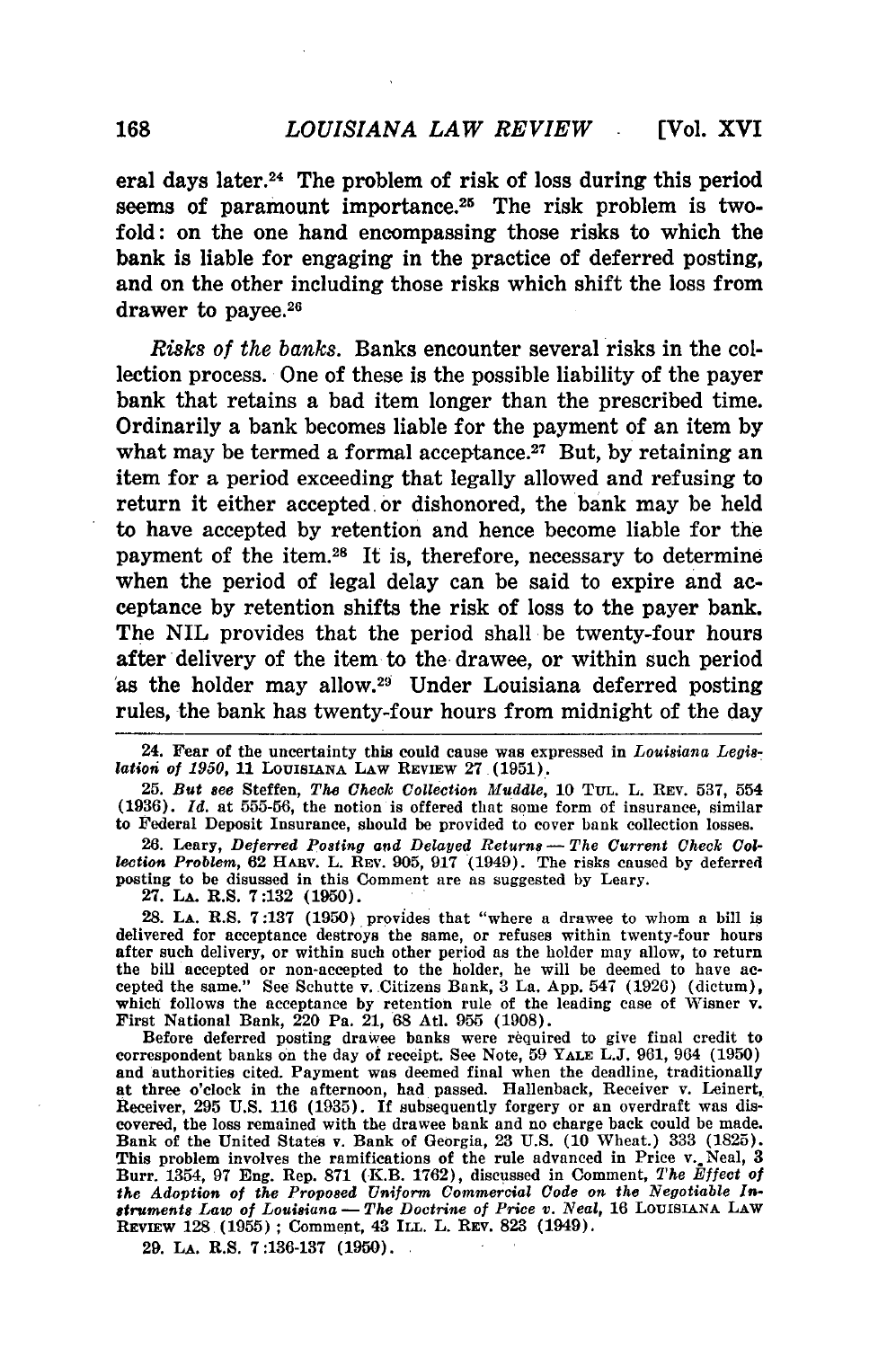### **1955]** *COMMENTS*

the item was delivered to it to return the dishonored item or dispatch notice of dishonor. In the event that a bank should hold the item more than twenty-four hours after delivery, the question arises whether or not it would be held to have accepted, even though notice of dishonor might have been sent to the bank of collection within the twenty-four hour period after the midnight allowable under the deferred posting rules. To give effect to the deferred posting statute the bank should not be so held.<sup>30</sup>

Another risk to which banks might be subjected concerns the right of the collecting bank to charge back the credit extended to its depositor for the item. The collecting bank would

The Louisiana statute provides, as does the Texas legislation, that the effect of the statute may be varied **by** agreement, thus permitting an extension of the delay period **by** agreement of the parties. Although no litigation has been brought before Louisiana courts on the propriety of agreements, two cases have arisen in other jurisdictions. In a California case the court held a notice sufficient because, although a day late **by** deferred posting rules, the parties were found to have agreed to an extension of time. Larrus v. First Nat. Bank of San Mateo County,<br>266 P.2d 143 (Calif. App. 1954). See Bank of America Nat. Trust & Savings<br>Ass'n v. Merchandise Nat. Bank, 201 F.2d 68, 73, n. 18 (9th Cir. 1953 the court merely noted that the parties had followed the practice of "delayed posting"). In a Texas case the court refused to consider an acceptance condiposting"). In a Texas case the court refused to consider an acceptance conditional and it was held irrevocable because the bank had agreed with the depositor to accept the items under special deposit terms. City State Bank v. Wichita Nat. Bank, **253 S.W.2d 308** (Tex. Civ. **App. 1952) ; cf.** Investors Syndicate v. Deposit Guaranty Bank **&** Trust Co., **172** So. **39** (La. **App. 1937).**

A similar question arose in another California case, Hansen v. Bank of American Nat. Trust & Sav. Ass'n, 225 P.2d 665 (Calif. App. 1950), as to the purpose of the additional time granted for giving notice under deferred posting legislation. There the plaintiff contended that the notice of dishonor given was not punctual because the deferred posting statute did not purport to give a bank another day in which to determine whether the check was good or bad, but gave the additional time only for giving notice when the check was found not good. The court held that the notice was timely dispatched and denied re

**<sup>30.</sup>** While there are no Louisiana cases involving the timeliness of acceptance, a case in point has been decided in Texas. City State Bank v. National Bank of Commerce, 261 S.W.2d 749 (Tex. Civ. App. 1953). Early one morning plaintiff bank received several checks, drawn on it, and forwarded to it by defendant bank for payment. The same afternoon, well within the twenty-four hour period allowable for rejection under the Texas deferred posting statute, plaintiff sent defendant a telegram stating that it was returning the checks protested. Not until the following afternoon, after the expiration of the twenty-four hour period, did plain-TEx. REv. **STAT.** arts. 342-704 (Vernon 1947), requries that items, if received through the mail, be returned within twenty-four hours of receipt to constitute dishonor, the court held that the payment made by plaintiff bank was irrevocable. The court noted that had the checks been presented over the counter for payment in cash or for deposit in a drawee bank, that mere notice of protest would have been valid. *Id.* art. 342-704(1). Would the result have been the same in Louisiana? Probably not, because the Louisiana statute requires only that the items be posted before midnight of the day *after* presentment, which was done here. The<br>Louisiana statute is similar to the Texas statute in that the item itself seem-<br>ingly must be returned within the time allowable. Only if t protest or is lost or not in possession of the bank will mere notice suffice. **LA.** R.S. **7:67 (1950).** "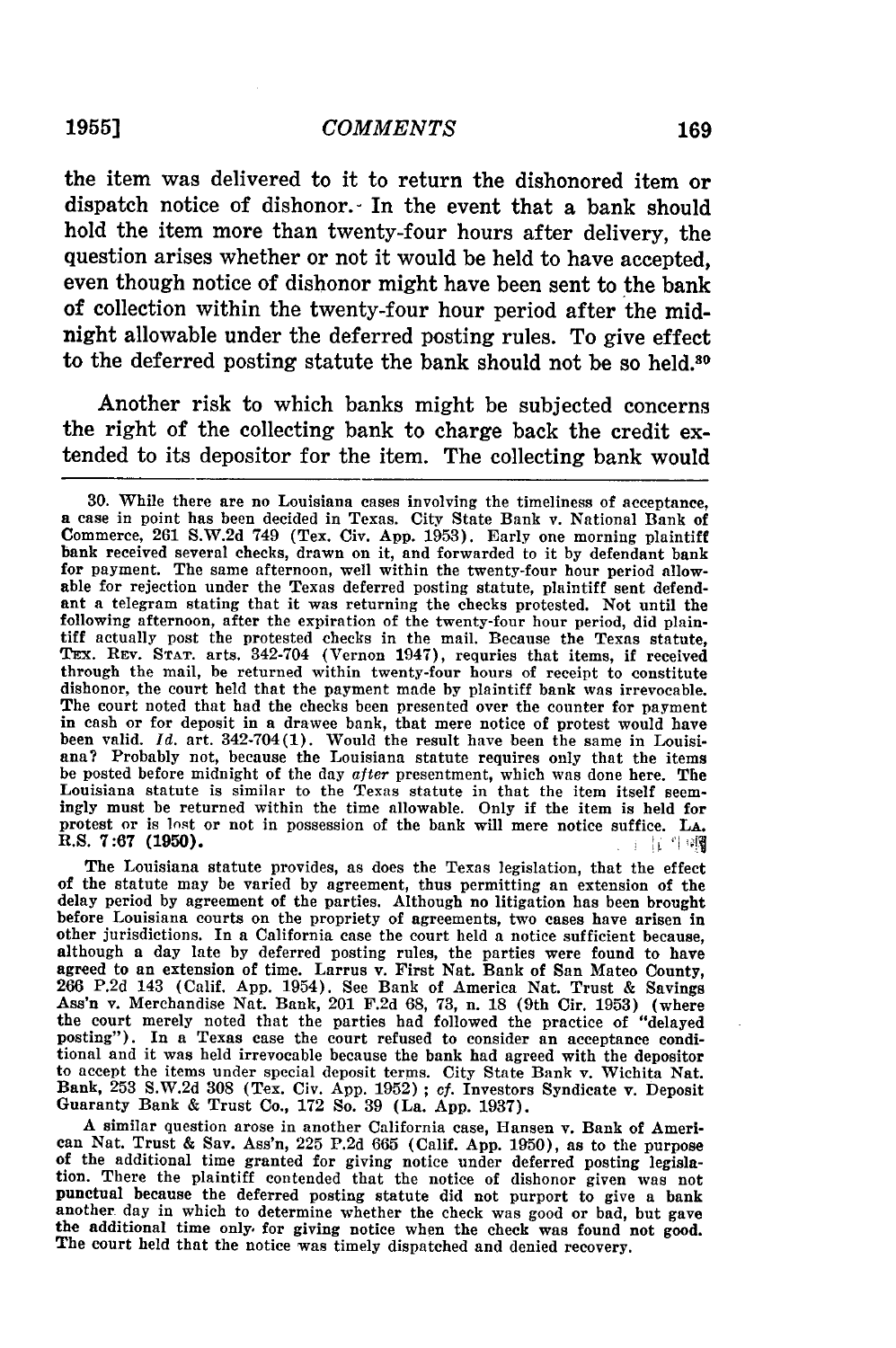probably not be willing to grant the additional time permitted under deferred posting rules to a payer bank unless some satisfactory charge-back agreement is reached.<sup>31</sup> In Louisiana a creditor-debtor relationship is deemed to exist between the bank and its depositor in the absence of agreement otherwise.<sup>32</sup> The Louisiana court, therefore, would probably permit the collecting bank to recover against its customer solely on his liability as endorser and then only if notice of dishonor were properly given.<sup>83</sup>

Banks also encounter risk in determining whether or not the notice of dishonor required under deferred posting rules has been timely given under the NIL. Section 104(1) of the NIL provides that when the person giving and the person receiving notice live in different towns, the notice must be "deposited in the postoffice in time to go by mail the day following the day of dishonor, or if there be no mail at a convenient hour on that day, by the next mail thereafter."<sup>34</sup> Since under deferred posting practices dishonor could date from midnight of the day following receipt, the question arises whether the phrase "no mail at a convenient hour" includes delay caused by the use of deferred posting.35 Section 136 of the NIL provides that "the drawee is allowed twenty-four hours after presentment in which to decide whether or not he will accept the bill; but the acceptance if given dates as of the day of presentation." $36$  If the NIL provisions affect the application of the deferred posting statute, it could be argued that if deferred posting were employed and the delay exhausted, dishonor then dispatched would not be timely. The payer bank in Louisiana would have at least twenty-four hours after presentment to send notice of dishonor.<sup>37</sup> Because of the uncertainty which any other rule would cause, it is submitted that any notice timely given under the deferred posting statute should be considered timely under the NIL.

**36. LA.** R.S. **7:163 (1950).**

**37.** This would be assuming that the rule of NIL § **136** applies to checks as does that of § **137.** The case of First Nat. Bank v. First Nat. Bank, **127** Tenn. **205,** 154 S.W. **965 (1913)** held that it does.

**<sup>31.</sup>** See Leary, *Deferred* **Posting** *and Delayed Returns* **-** *The Current Check Collection Problem,* 62 HARV. L. REv. 905, 919 (1949). **32.** Hibernia Nat. Bank v. National Bank of Commerce, 204 La. 777, **<sup>16</sup>**

So.2d 352 (1943); Allen v. Cochran, 160 La. 425, 107 So. 292 (1926); LaCaze v. City Bank & Trust Co., 31 So.2d 891 (La. App. 1947).<br>33. 2 PATON, DIGEST OF LEGAL OPINIONS 1265 (1942), discusses the bank's

right of charge back in agency and owner situations.

<sup>34.</sup> **LA.** R.S. 7:104(1) **(1950).**

<sup>35.</sup> Leary, Deferred Posting and Delayed Returns - The Current Check Col*lection Problem,* **62 HABV.** L. **REV. 905, 921** (1949).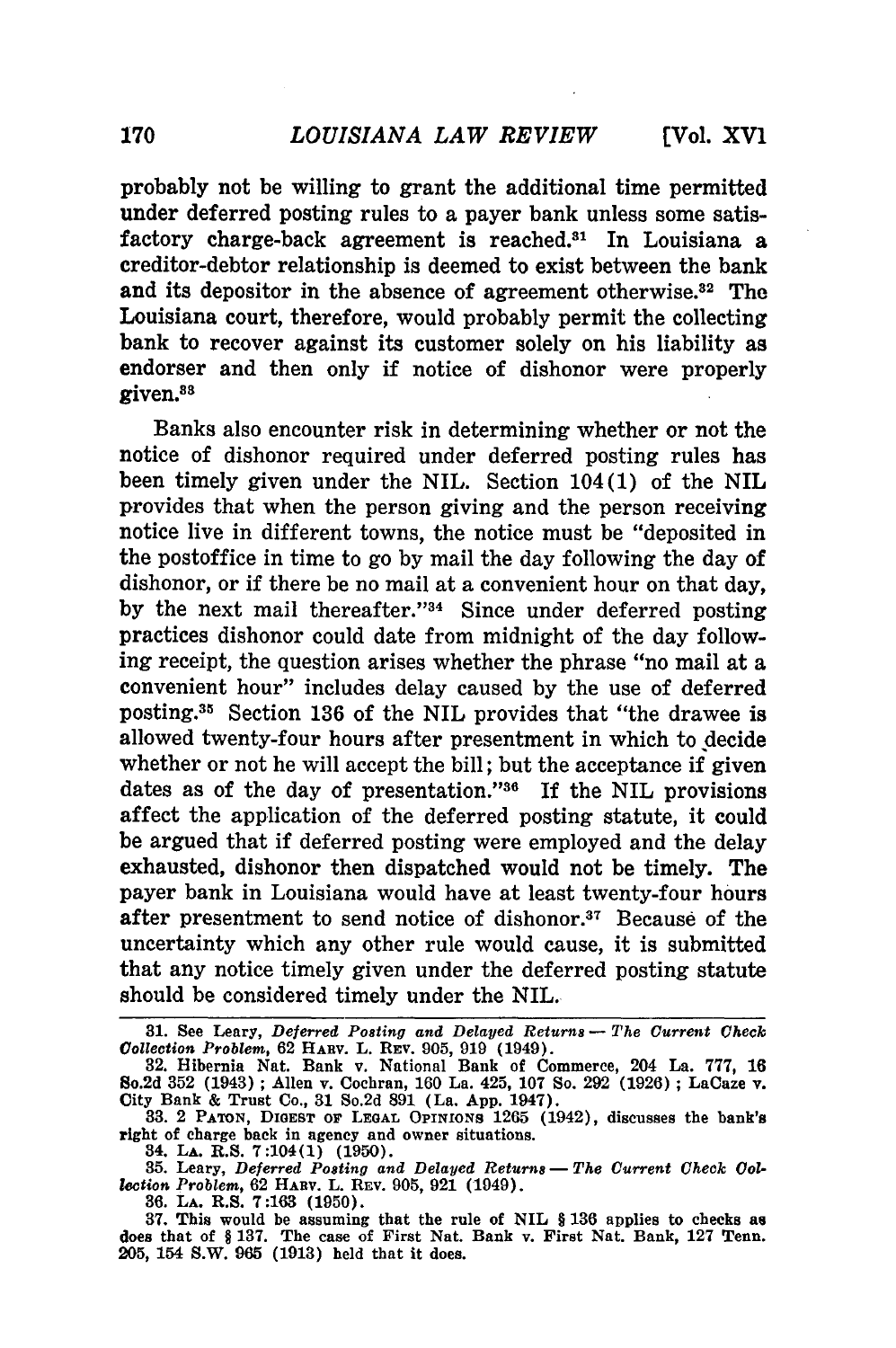*Risks to the drawer and payee.* The second class of risks which could emanate from the practice of deferred posting are those which shift from drawer to payee. The rule is well settled in Louisiana that a check, in itself, does not constitute payment, but rather payment is contingent on the eventual payment in cash or the equivalent thereof by a bank.38 Suppose that the payee delays for a time before presenting the check for payment. The NIL provides that the holder must present a check "within a reasonable time after its issue or the drawer will be discharged from liability thereon to the extent of the loss caused by the delay."39 One situation which could cause difficulty here would be that in which the dilatory payee presents a check which might be considered late under the NIL and the bank fails during the period of extension provided by the deferred posting statute. On whom does the risk of loss fall? It would seem to depend upon the time at which presentment could be said to have occurred, and this determination could well prove troublesome.<sup>40</sup> Apparently presentment occurs under the deferred posting statute if credit is given for the item before midnight of the day of receipt,41 and this might be either at the time the item is received **by** the payer bank, or when the payer bank posts the debit to the drawer's account, or at the time of receipt of the item **by** the payer bank.42 There is obviously no ready solution to this risk of loss problem.

There may be different considerations where the payee does not delay in presenting the check for payment, but the bank becomes insolvent at some time during the posting process. **If** the check can be considered "paid," risk of loss will shift from the drawer to the payee. Personal payment may be had **by** merely presenting the instrument and receiving the money,43 but if the check is sent for credit, there are several junctures which might be regarded as payment. The giving of credit, whether actually charged to the drawer or not, the cancelling or cancelling and crediting of the instrument, and the charging of the instrument

**<sup>38.</sup> LA. R.S. 7:127 (1950).** See, *e.g.,* **M. Feitel House Wrecking Co. v. Citizens' Bank & Trust Co., 152 La. 755, 106 So. 292 (1925) ; Joffrion-Woods, Inc. v. Hibernia Bank & Trust Co., 139 So. 22 (La. App. 1932).**

**<sup>39.</sup> LA. R.S. 7:186 (1950).**

**<sup>40.</sup> See LA. R.S. 7:70, 7:143 (1950) governing the details of presentment.**

**<sup>41.</sup> LA. R.S. 6:67 (1950).**

**<sup>42.</sup> Leary,** *Deferred Posting and Delayed Returns- The Current Check Collection Problem,* **62 HARV. L. REv. 905, 936-40 (1949). 43. LA. R.S. 7:74 (1950).**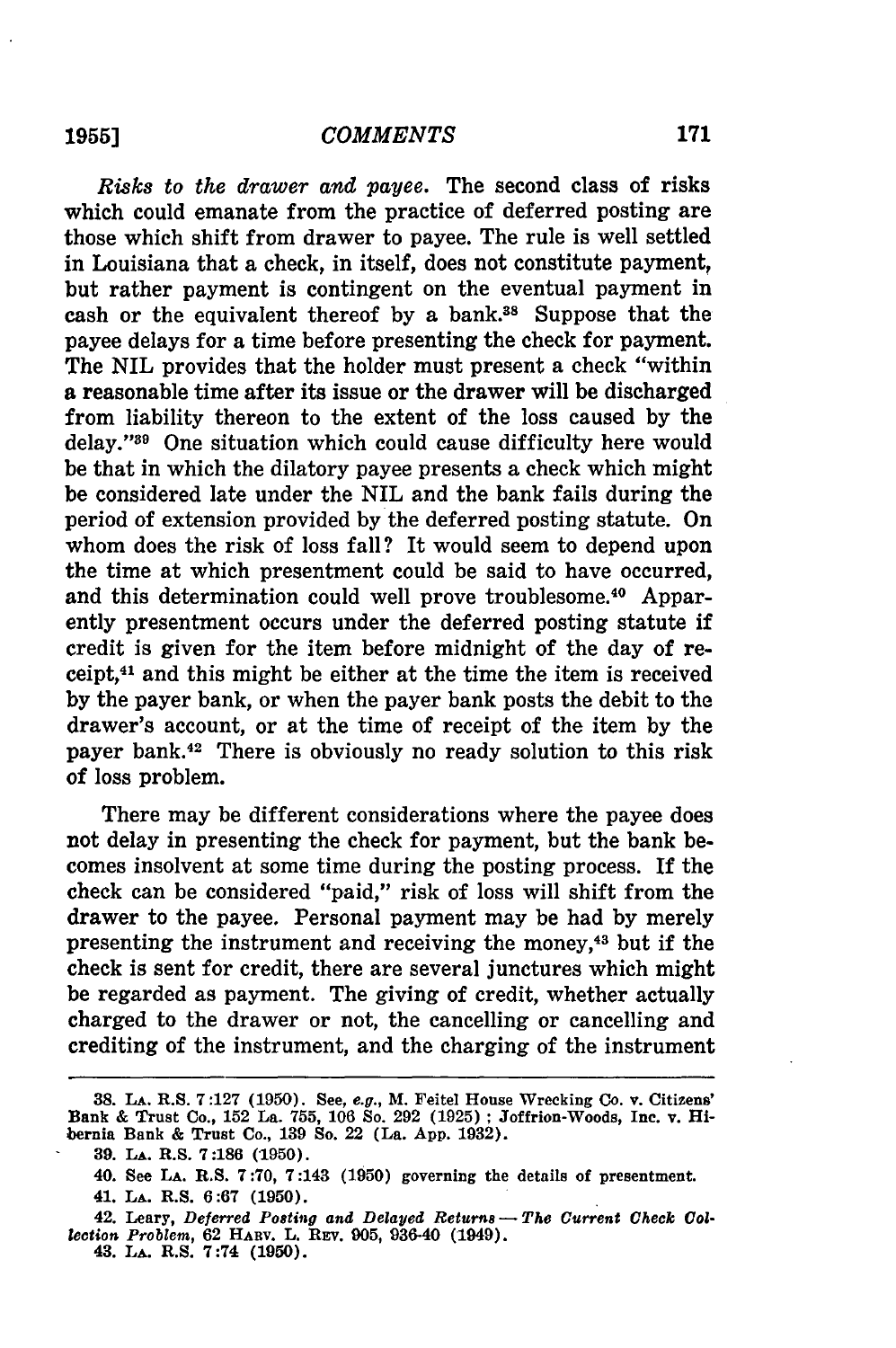to the drawer's account are examples. If the check is sent for remittance, there are several possible occurrences that might serve as payment. These may be either the time that the remittanc draft is prepared and the item is cancelled, or the time of mailing the draft, or the time of charging the drawer's account.<sup>44</sup> In one Louisiana case, crediting the cash book was found equivalent to payment in cash.<sup>45</sup> Under deferred posting rules the bank may have until midnight of the day following receipt to honor or dishonor an item, provided that the charge was made on the day of receipt. Therefore, it is at least possible that any charge made might be regarded, until the expiration of the delay period, as merely conditional, and not as final, payment, leaving the risk with the drawer during this period.

Another risk which affects the drawer-payee situation involves the question of when the drawer's interest in his deposited fund ceases. When it does cease the drawer loses the power to issue stop payment orders; a creditor of the drawer may not acquire an interest in the fund superior to that of the payee; and a payer bank has no privilege of set-off against the fund for a debt owed by the drawer.<sup>46</sup> Section 119 of the NIL provides that an instrument is discharged by payment,<sup>47</sup> and section 120 states that payment discharges the drawer. $48$  Again, the unsettled concept of payment becomes decisive. The Louisiana deferred posting statute, unfortunately, merely provides that "the bank may have until midnight of its next business day after receipt within which to honor or refuse payment of such item."<sup>49</sup> Since no risk is specifically delegated to the drawee, the risk of loss would seem to remain on the drawer until the item can be considered finally paid. As previously noted, however, this would be so only if the drawee made presentment within a reasonable time.50 The emphasis on the nebulous concept of payment has certainly caused a quandary in this area of the law. It has been suggested that legislatures should mark more definitely the

47. LA. R.S. **7:119** (1950). 48. *Id.* 7:120. 49. *Id.* 6:67. **50.** *Id.* 7:70, 7:143.

<sup>44.</sup> **2 PATON,** DIGEST **OF LEGAL** OPINIONS, opinions 1227(a) and 1228(a) (1926).

<sup>45.</sup> Sowers Co. v. First National Bank, 6 La. App. 721 (1927).

<sup>46.</sup> See notes 20-23 *supra;* Sneed & Morrison, *Bank Collections-A Comparative Study,* 29 TEx. L. REV. 713 (1951) **;** Morrison & Sneed, *Bank Collections, The Stop Payment Transaction-A Comparative Study,* **32** TEx. L. **REV.** 259 (1954).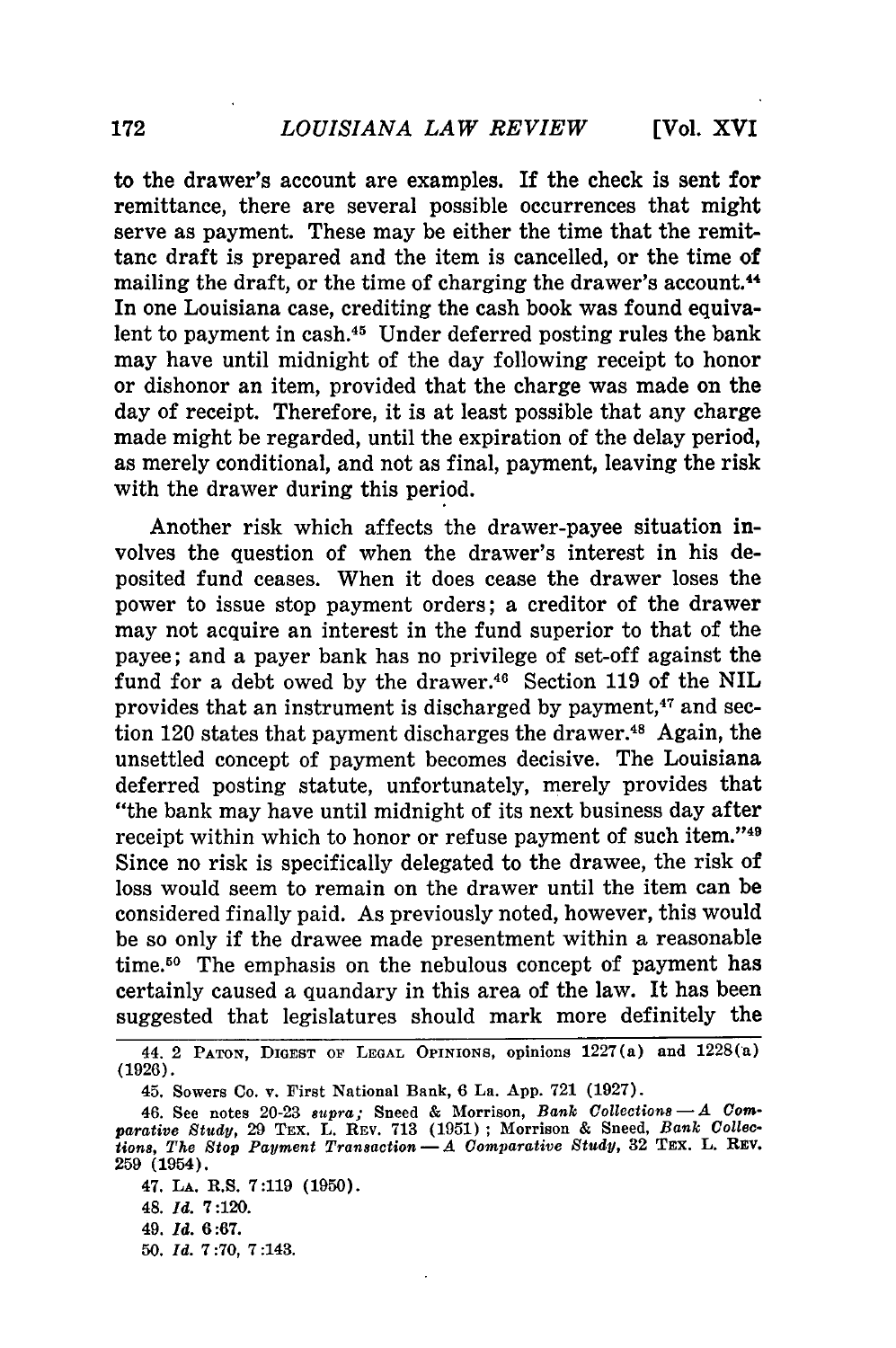### *COMMENTS* **1955] 173**

juncture at which each of the above discussed risks shifts,<sup>51</sup> and it is submitted that the Louisiana legislature should undertake such clarification.

### *Deferred Posting Under the Uniform Commercial Code*

The Uniform Commercial Code adequately covers the practice of deferred posting and delayed returns and the bankers' right to use it. The Code incorporates the present rule that payment over the counter is final payment.<sup>52</sup> In case of payment other than that over the counter, in order to employ deferred posting under the Code, a bank must fulfill several requirements. First, section 4-301 (1) provides that an authorized settlement must be made by midnight of the banking day of the receipt of the item, except in the case where the payer bank is also the bank of deposit.58 "Settlement" is defined as a payment "in cash, by clearing house settlement, in a charge or credit or by remittance, or otherwise as instructed. A settlement may be either provisional or final." $54$  Settlement, as used in UCC 4-301(1), undoubtedly refers to conditional settlement since final settlement would constitute payment.<sup>55</sup> The second requirement, pertaining to dishonor procedure, is that the payer bank must return the item, or send notice of dishonor before its midnight deadline if the item is not available.56 Deferred posting rules do not extend to documentary drafts,57 and are limited to *demand* items.58 The term "midnight deadline" is construed to mean the close of the banking day following the day of receipt of the item or notice or from which the time for taking action commences to run, whichever is later.<sup>59</sup> The third condition that the payer bank must fulfill in order to use deferred posting and to revoke extended credit is that the settlement which it makes must not amount to "final payment."<sup>60</sup> This condition prevents the inconsistency of a

56. **UCC** 4-301(1).

<sup>51.</sup> Leary, Deferred Posting and Delayed Returns - The Current Check Col*lection Problem,* **62 HARV.** L. **REv. 905, 952** (1949).

**<sup>52.</sup> UCC** 3-418, 4-301.

**<sup>53.</sup> UCC** 4-301(1).

<sup>54.</sup> **UCO** 4-104(j).

<sup>55.</sup> **See UCC** 4-104, comment 6; 4-213, comment 1.

**<sup>57.</sup>** *Ibid.*

**<sup>58.</sup> SUPPLEMENT No. 1 TO UCC OFFICIAL DRAFT OF 1952, UCC** 4-301(2) **(Jan. 1955).** أسماحنا 59. **UCC** 4-104(h).

**<sup>60.</sup> UCC 4-301(1).**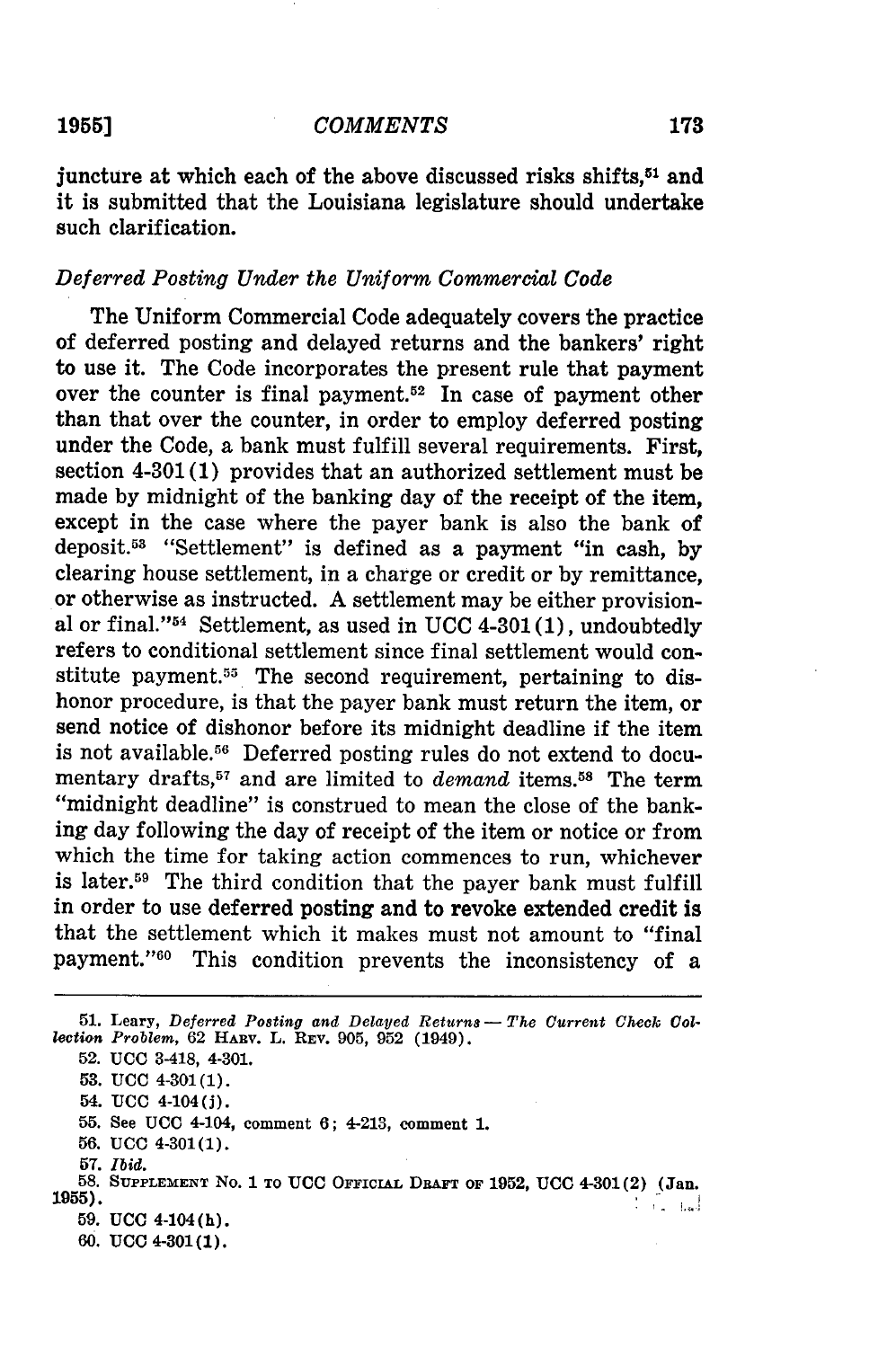bank's being able to revoke credit any time up to its midnight deadline even though it may have made "final" payment.<sup>61</sup>

Section 4-301(2) provides that in case the payer bank and the bank of deposit are the same, it need not settle for the item on the day of receipt. Possibly this exception is made because the holder of the item, also being a depositor, would probably be insured **by** the Federal Deposit Insurance Corporation regardless of whether or not the bank had settled for the item.62

Section 4-301 **(3)** provides that "unless previous notice of dishonor has been sent an item is dishonored at the time when for purposes of dishonor it is returned or notice sent."<sup>68</sup>

Section 4-301 (4) defines the time that an item is returned. Items received through clearing houses are considered returned when sent to the last clearing house or last collecting bank or delivered in accordance with clearing house rules. In all other cases return is complete when the item is sent or delivered to a bank's customer or transferor, or handled according to his instructions. <sup>64</sup>

Notwithstanding any variations above noted, the thrust of the Code's deferred posting provision is not greatly unlike present practice. The drafters state that the section codifies the content of the existing deferred posting statutes.<sup>65</sup> It is apparently for its treatment of relationships of the parties and the placement of risks that the deposits and collections scheme of the Code has been so strenuously opposed.66 The **1955** amendments to the original draft of the Code would change Louisiana law **by** the provision that the bank is considered the agent, rather than the debtor, of the depositor, $67$  irrespective of the form of endorse-

**65. UCC** 4-301, comment **1.**

**66.** Article 4, governing bank deposits and collections and including deferred posting, has been described as "a piece of vicious class legislation." Beutel, *The* Proposed Uniform (?) Commercial Code Should Not Be Adopted, 61 YALE L.J.<br>834, 357 (1952). Even a strong proponent of the Code has felt disinclined to<br>defend it and feels that article 4 should be deleted. Gilmore, The Unifo *mercial Code: A Reply to Professor Beutel,* 61 **YALE L.J.** 364, **379 (1952).** The article seems much like the Bank Collection Code, which Louisiana has not adopted. See Beutel, *supra,* at **359.**

**67. UCC** 4-201(1), as amended **by SUPPLEMENT** No. 1 **TO UCC** OFFICIAL **DaAFT OF 1952** (Jan. **1955) ;** see note **32** *supra.*

**<sup>61.</sup>** Love, *How the Adoption of the Uniform Commercial Code Would Affect the Law of Bank Deposits in Oregon,* **32** ORE. L. REV. **288, 315 (1953).**

<sup>62.</sup> *Ibid.*

**<sup>63.</sup> UCC** 4-301(3).

<sup>64.</sup> **UCC** 4-301(4).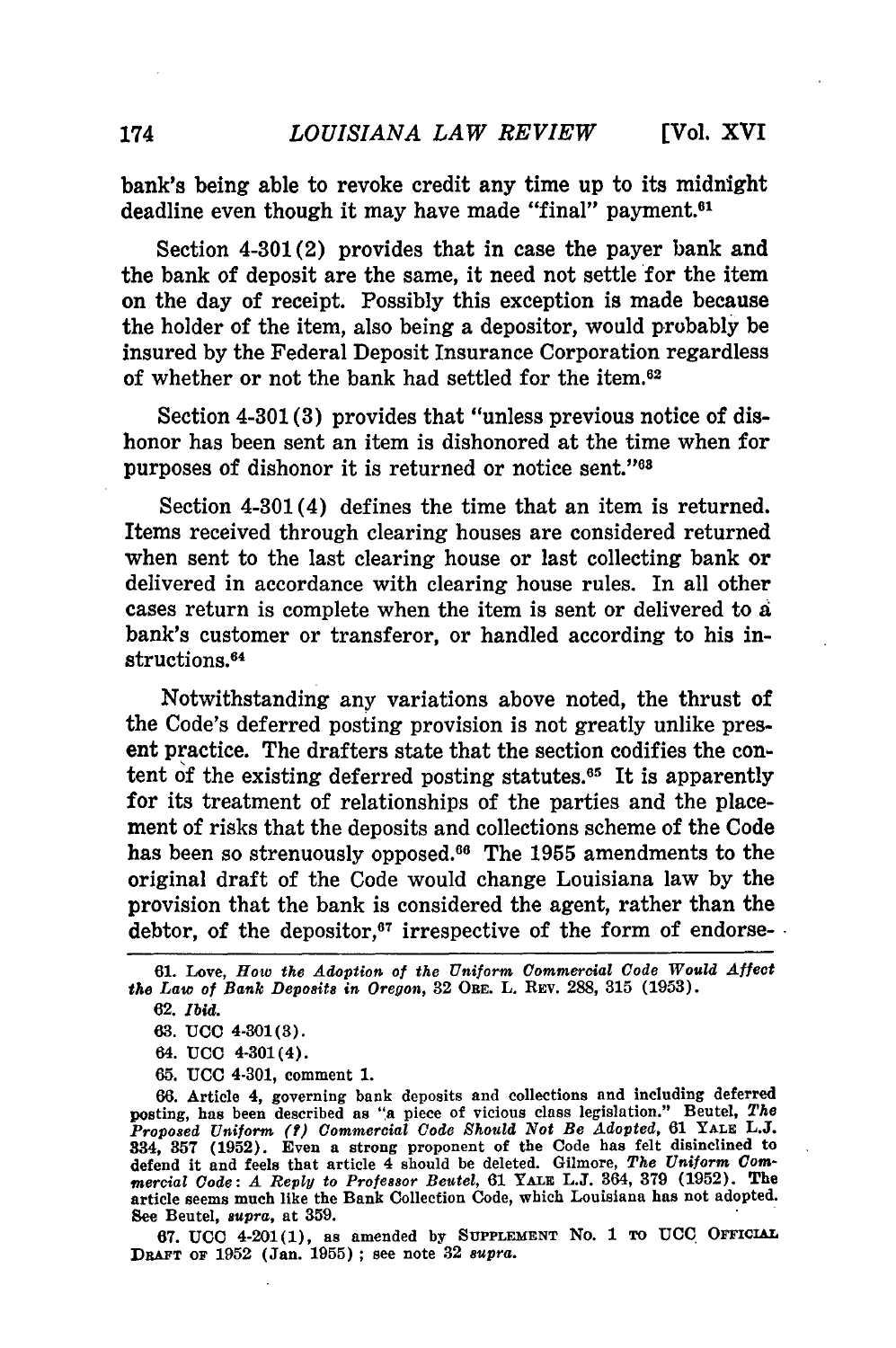### *COMMENTS*

ment used on the check.<sup>68</sup> That the item was sold absolutely to the depositary bank could be proved only if it could be established by collateral papers or the item itself so stated.<sup>69</sup> This, together with section 4-212 of the Code, would affect present rules governing charge-back rights of banks. Section 4-212(1) authorizes the bank to charge back or to obtain a refund from a customer who has been given credit when the bank learns that it will not receive final payment. The requirement of notice of dishonor or the return of the item need only be fulfilled within a "reasonable time." The subsection provides that the midnight deadline shall be a reasonable time.70 Section 4-212 (4) states that the right of charge back is affected neither by the prior use of the credit given for the item nor by the failure of the bank to use ordinary care. A bank not using reasonable care may still be liable, however, although the customer apparently must prove lack of ordinary care.<sup>71</sup>

Section 4-213 originally defined the term "final payment" as either payment in cash or the completion of the posting process.<sup>72</sup> In **1955,** however, the section was supplemented to provide that if a bank settles for the item without reserving the right to revoke the settlement, and is not given such right **by** statute, clearing house rule or agreement, this settlement also constitutes final payment.73 The payer bank is accountable for the item and it is considered finally paid if the bank makes final settlement.74 **If** the depositary bank is also the payer of the item credit becomes final at the time of final payment or at the midnight deadline.75 The drafters note that the concept of final payment is of utmost importance in determining priority between items and notices, stop orders, legal processes, and hence liability of the parties secondarily liable.76 During the time that the item is in the hands

**70. UCC** 4-212(1).

**71. UCC** 4-212(4), comments **5, 6.**

**72. UCC** 4-213; see notes **43** and 44 *supra.*

**73. UCC** 4-213(1), as amended **by SUPPLEMENT** No. **1 TO UCC OFFIcIAL** DRAFT **OF 1952** (Jan. **1955).**

74. *Ibid.*

**75.** *Id.* **UCC** 4-213(3).

**7. UCC** 4-213, comment **1.**

**19551**

**<sup>68.</sup> UCC** 4-201(2), as amended **by SUPPLEMENT** No. 1 **TO UCC OFFICIAL DRAFT OF 1952** (Jan. **1955),** proposes that after an item has been endorsed "pay any bank," only a bank may acquire rights of a holder except where the bank **by** specific endorsement permits others to do so. One writer states that this should protect owners from loss or theft after the items have been so endorsed and have entered bank collection channels. Vergari, *Amending the Uniform Commercial Code- A Report on Valid Criticism and Suggested Changes- In re Articles 8,* 4, **and 5, 28 TEMPLE L.Q.** 529, **555 (1955). 69. UCC** 4-201, comment.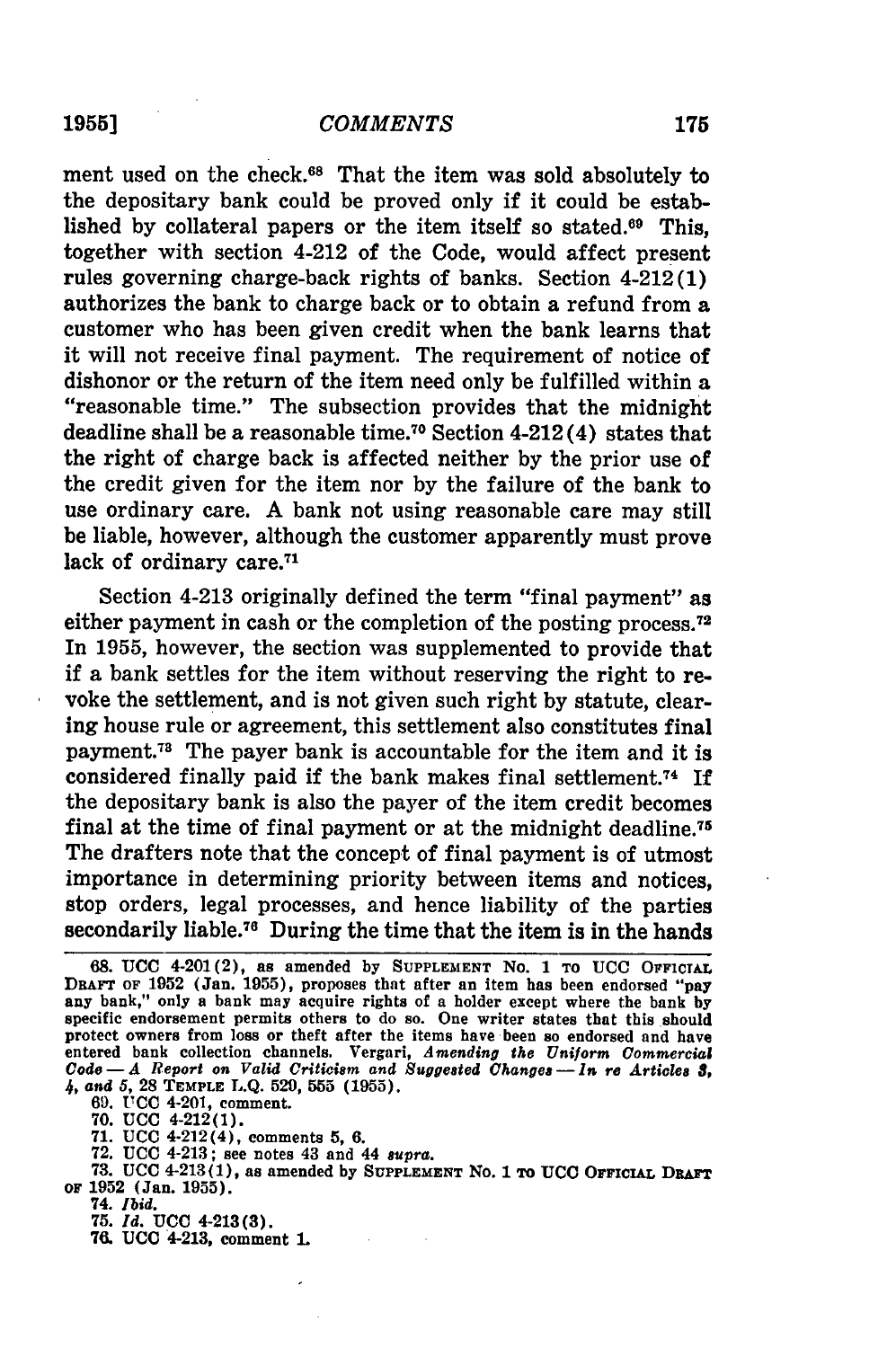of a collecting bank "the collecting bank is not liable to prior parties in the event of dishonor" if proper dishonor is made.<sup>77</sup> However, the customer seemingly must give the usual warranties of a holder in due course78 and must engage that in the event of dishonor he will pay the amount of the item to the transferor or to a subsequent holder.<sup>79</sup> A customer may issue stop payment orders "but the order must be received at such time and in such manner as to afford the bank a reasonable opportunity to act on **it."0** For an oral stop payment order to be binding on a bank for more than fourteen days it must be confirmed by writing within that period.<sup>81</sup> Only the person depositing the paper is permitted to give notice affecting it and a bank is not liable to prior parties for action taken.82

Section 4-103 provides that the effects of any provision in article 4 may be varied by agreement of the bank with its customers. This would seemingly permit a bank, by small-print contracts on deposit slips, for instance, to make its own laws concerning any aspect of bank deposits and collections. The present Louisiana deferred posting statute likewise provides that the parties may agree to other terms if they see fit to do so.<sup>83</sup> Therefore, insofar as the narrow subject of deferred posting is concerned, the provision would be no innovation in our law. Because the freedom of contract provision in the Code84 would **ex**tend to all laws regulating deposits and collections, however, it has been suggested that the courts might hold it an unconstitutional delegation of legislative power to private interests, or possibly limit the bank's power to make agreements. $85$ 

Section 4-214 of the Code regulates insolvency and preference and is similar to section **13** of the Bank Collection Code, which was held unconstitutional, at least insofar as its application to national banks is concerned.<sup>86</sup> There is no reason to believe that

**<sup>77.</sup> UCC** 4-211(1).

**<sup>78.</sup> UCC** 4-207(1), as amended by **SUPPLEMENT No. 1** TO **UCC** OFFICiAL DRAFT or **1952 (Jan. 1955).**

**<sup>79.</sup>** *Id.* **UCC** 4-207(2).

**<sup>80.</sup> UCC** 4-403(1) **;** see **UCC** 4-303, 4-407.

**<sup>81.</sup> UCC** 4-403(2), as amended **by SUPPLEMENT** No. **1 To UCC OrFICIAL DRAFT or 1952** (Jan. **1955).**

<sup>82.</sup> UCC 4-203.<br>83. La. R.S. 6:68 (1950).

<sup>84.</sup> UCC 4-103, as amended by SUPPLEMENT No. 1 TO UCC OFFICIAL DRAFT OF

**<sup>1952</sup>**(Jan. **1955). 85.** Gilmore, *The Uniform Commercial Code: A Reply to Professor Beutel,*

**<sup>61</sup> YALE L.J.** 364, **375-76 (1952). 86.** Jennings v. United States Fidelity and Guaranty Co., 294 **U.S. 216 (1935).**